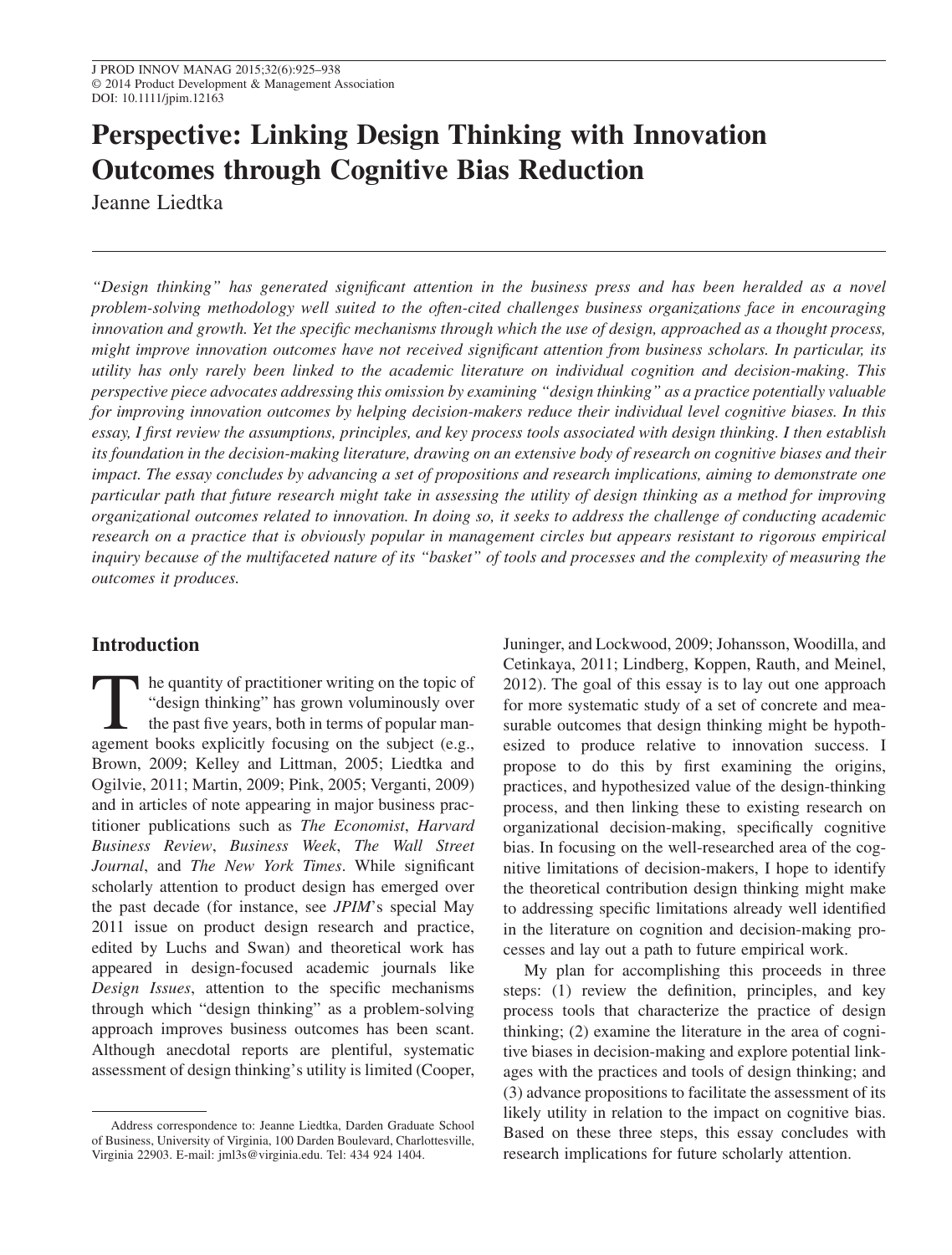# **Defining Design Thinking**

A generally accepted definition of design thinking has yet to emerge, and even the term itself is a subject of controversy among its practitioners and advocates. This is not surprising, given that even the well-established topic of *product* design, with a much longer history in the innovation and marketing literature (Veryzer and Borja de Mozota, 2005), still suffers from confusion introduced by the use of varied definitions (Luchs and Swan, 2011). The nomenclature of "design thinking" first appears prominently in a book of that title authored by Peter Rowe (1987), a professor of architecture and urban planning at Harvard's School of Design. A review of that publication's contents, however, reveals usage of the term primarily oriented to architectural design that does not capture its current meaning as practiced in the business environment. In its current usage, as a thought process, the nomenclature is more appropriately attributed to the innovation consulting firm IDEO and its leadership, founder David Kelley (Kelley and Littman, 2005), and more recently, current chief executive officer Tim Brown (Brown, 2009). IDEO's own strategy as a firm has reflected the evolution of design thinking itself: although originally focused on product development, it has expanded to include the design of services, strategies, and even educational and other social systems. Brown has defined *design thinking* as "bringing designers' principles, approaches, methods, and tools to problem solving." Thomas Lockwood, former president of the Design Management Institute, a leading association of design practitioners working in business, has offered a more detailed definition of design thinking: "a humancentered innovation process that emphasizes observation, collaboration, fast learning, visualization of ideas, rapid concept prototyping, and concurrent business analysis" (Lockwood, 2009).

#### **BIOGRAPHICAL SKETCH**

Dr. Jeanne Liedtka is the United Technologies Professor of Business Administration at the Darden Graduate School of Business at the University of Virginia. Beginning her career as a strategy consultant for the Boston Consulting Group, she has served as associate dean of the M.B.A. Program at Darden, executive director of the Batten Institute for Entrepreneurship and Corporate Innovation, and chief learning officer at United Technologies Corporation. Her most recent books are *Designing for Growth: A Design Thinking Tool Kit for Managers*, *The Physics of Business Growth*, and *Solving Business Problems with Design Thinking: Ten Stories of What Works.*

#### *Intellectual Roots in Design Theory*

While "design thinking" is a relatively new addition to the management literature, product design has been of keen interest to business researchers for more than a decade (Bloch, 2011), and the design process has long been explored by theorists in schools of architecture and design. Let us turn to a brief examination of the design theory literature to see what it might contribute to our task of defining more precisely what the term "design thinking" might include.

Vladimir Bazjanac (1974), a Berkeley architecture professor and early leader in design theory, argued that serious attention to the design process began in the mid-20th century, in tandem with developments in the fields of mathematics and systems science. Early models, he notes, "all view the design process as a sequence of well-defined activities and are based on the assumption that the ideas and principles of the scientific method can be applied to it." Hoerst Rittel (1972) first called attention to the "wicked" nature of many design problems. These problems, he argued, lacked both definitive formulations and solutions and were characterized by conditions of high uncertainty—thus, linear analytical approaches were unlikely to successfully resolve them. Instead, they benefitted from an experimental approach that explored multiple possible solutions, he asserted. These themes of problem centeredness, nonlinearity, optionality, and the presence of uncertainty and ambiguity as defining conditions calling for a design approach all remain central to subsequent work in design theory. Reflecting on the centrality of its fittedness for dealing with uncertainty as core to the value that design brings, Owen (2007) would later argue that design thinking, in contrast to traditional management approaches, actively avoids making choices for as long as possible in order to maximize learning as an uncertainty reduction strategy; learning has long been highlighted as central to the purpose of design (Beckman and Barry, 2007).

Rittel's work was followed by ongoing and more detailed explorations of the role of the scientific method in the design process. Studies of design processes in more recent literature almost uniformly suggest a learningfocused, hypothesis-driven approach (Schon, 1982), with similarities to the traditional scientific method. Cross (1995), in reviewing a wide range of studies of design processes in action, noted, "It becomes clear from these studies that architects, engineers, and other designers adopt a problem-solving strategy based on generating and testing potential solutions." Like Rittel, Cross emphasized design's intense focus on problem exploration as an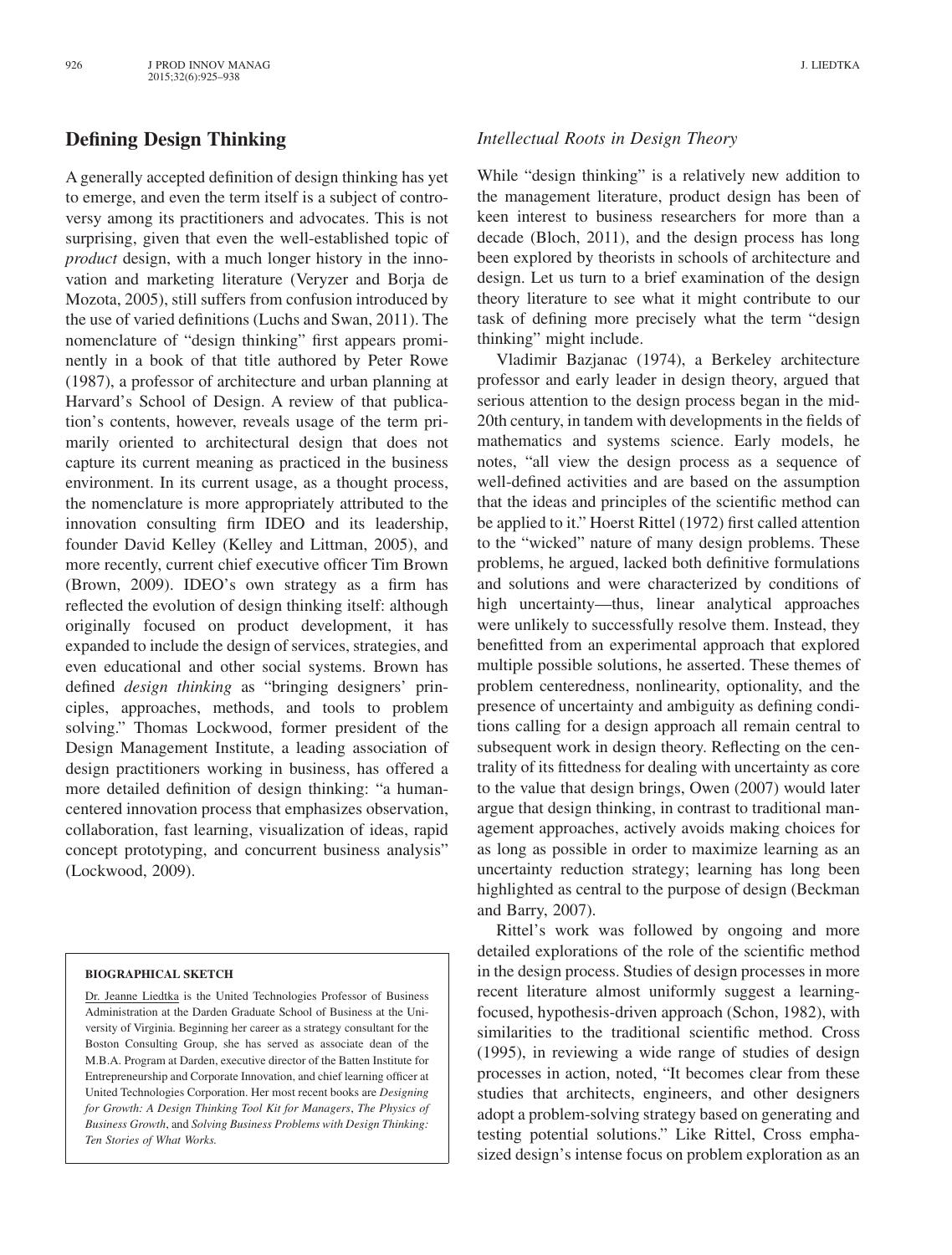antecedent to solution finding. Other theorists paid attention to the areas in which design and science diverged, namely that designers dealt with what did not yet exist and scientists dealt with explaining what did. "That scientists *discover* the laws that govern today's reality, while designers *invent* a different future is a common theme," Liedtka (2000) noted in her review of this literature. Thus, while science and design are both hypothesis driven, the design hypothesis differs from the scientific hypothesis, according the process of abduction a key role. March (1976) stated that "Science investigates extant forms. Design initiates novel forms . . . a speculative design cannot be determined logically, because the mode

of reasoning involved is essentially abductive." A final characteristic of design widely noted by design theorists over the past 60 years is its paradoxical nature as it seeks to find higher-order solutions that accommodate seemingly opposite forces. Buchanan (1992) situated design as a dialectic that took place at the intersection of constraint, contingency, and possibility.

This convergence around the characteristics of the design process provides a theoretical foundation for describing the design-thinking process as advocated in business today: it is a hypothesis-driven process that is problem, as well as solution, focused. It relies on abduction and experimentation involving multiple alternative solutions that actively mediate a variety of tensions between possibilities and constraints, and is best suited to decision contexts in which uncertainty and ambiguity are high. Iteration, based on learning through experimentation, is seen as a central task.

There are, however, three significant changes and additions worth noting that represent critical elements of business design thinking that were not prominent in these earlier writings of design theorists. The first concerns *who* designs (Moreau, 2011). Buchanan (1992) notes that the question of whose values matter and who ought to participate in the design process has changed evolving from 1950s' beliefs about the "ability of experts to engineer socially acceptable results" toward a view of audiences as "active participants in reaching conclusions." After studying new organizational forms such as Wikipedia and Linux, Garud, Jain, and Tuertscher (2008) argue that the nature of uncertainty in the environment necessitates a kind of "generative engagement" of users in which "the distinction between designers and users has blurred, resulting in the formation of a community of co-designers." This orientation toward cocreation introduces a distinctly social focus, and emphasis on collaboration that earlier theories lacked. The second essential element in today's views of design thinking relates to the role of empathy (Leonard and Rayport, 1997; Patnaik and Mortensen, 2009), a topic almost wholly absent from earlier theories. Empathy goes beyond mere recognition of the subjectivity of the design domain; virtually all current descriptions of the process emphasize design thinking as human centered and user driven as a core value. The third addition builds on design's strong emphasis on the concrete and the visual to highlight the key role of visualization and prototyping. Certainly, prototyping has long been a central feature in fields such as architecture and product development, but design thinking's view of prototyping is somewhat different: the function of prototyping in design thinking is to drive real world experimentation in service to learning rather than to display, persuade, or test; these prototypes act as what Schrage (1999) calls "playgrounds" for conversation rather than "dress rehearsals" for new products.

2015;32(6):925–938

#### *Examining Design as Practiced*

Thus, a significant theoretical literature base suggests convergence around the fundamental meaning of design thinking. But what about in practice? Significant divergence has often been found between theory and practice related to other management concepts, for example with total quality management (Hackman and Wageman, 1995). Examining the state-of-the-art practice in this area is not difficult—leading consultants in the design space like IDEO and Continuum, and educators like Stanford Design School, the Rotman School at the University of Toronto, and the Darden School at the University of Virginia offer extensive website descriptions of their views of the process and tools used to practice design thinking. A review of these reveals a widely shared view of the design-thinking process, despite each using different terminology (Table 1).

It specifies an initial exploratory phase focused on data gathering to identify user needs and define the problem, followed by a second stage of idea generation, followed by a final phase of prototyping and testing that correspond closely to what Seidel and Fixson (2013) describe in their review of the literature as "need finding, brainstorming, and prototyping." All descriptions of the process emphasize iterative cycles of exploration using deep user research to develop insights and design criteria, followed by the generation of multiple ideas and concepts and then prototyping and experimentation to select the best ones—usually performed by functionally diverse groups working closely with users.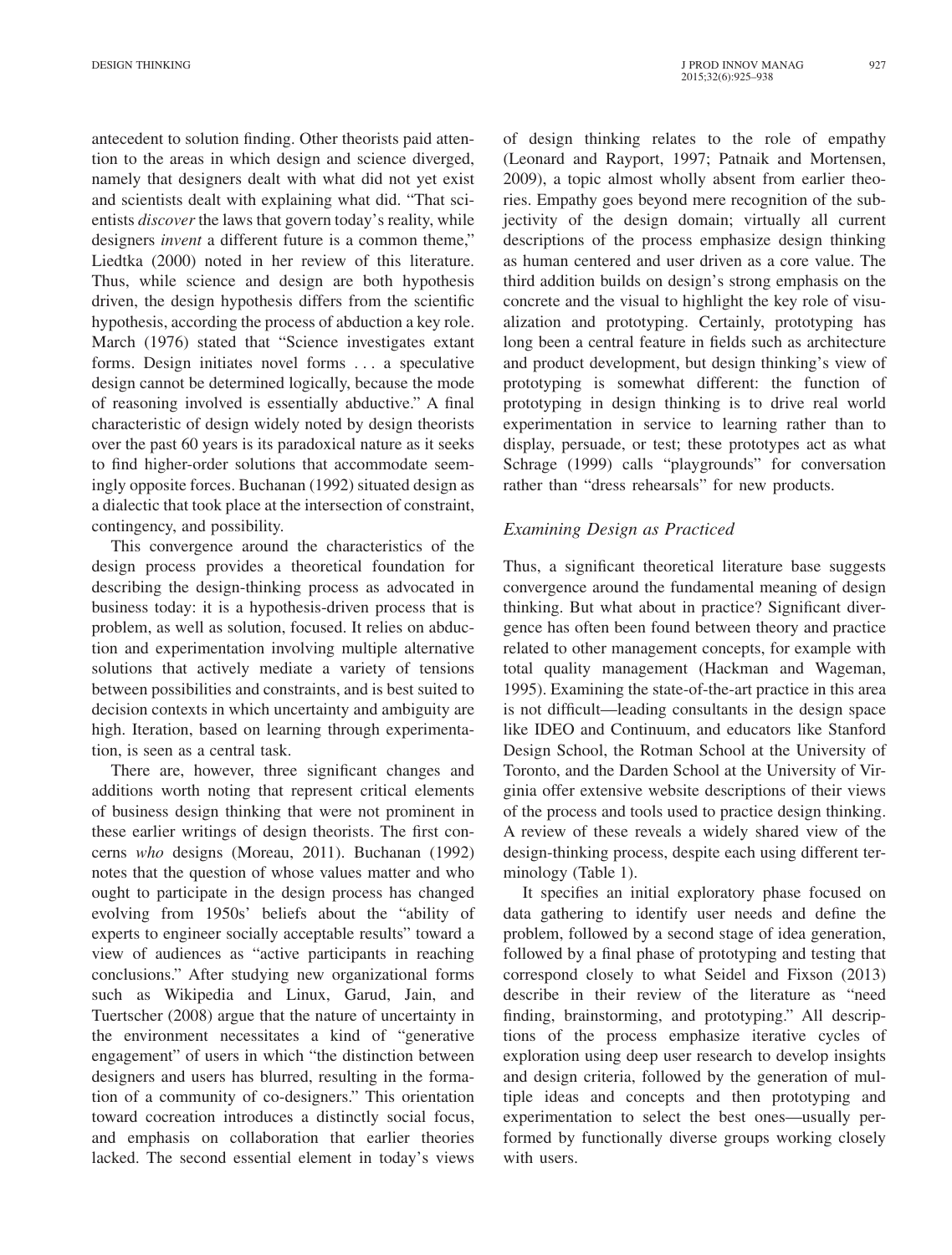|             |  | r.<br>L |
|-------------|--|---------|
| $\sim$<br>× |  |         |

| Stage                                      | <b>IDEO</b>                      | Continuum                                    | Stanford Design<br>School | <b>Rotman Business</b><br>School   | Darden Business<br>School |
|--------------------------------------------|----------------------------------|----------------------------------------------|---------------------------|------------------------------------|---------------------------|
| Stage I data gathering<br>about user needs | Discovery and<br>interpretation  | Discover deep insights                       | Empathize and define      | Empathy                            | What is?                  |
| Stage II idea generation                   | <b>Ideation</b>                  | Create                                       | <b>Ideation</b>           | <b>Ideation</b>                    | What if?                  |
| Stage III testing                          | Experimentation<br>and evolution | Make it real: prototype,<br>test, and deploy | Prototype and test        | Prototyping and<br>experimentation | What wows?<br>What works? |

#### **Table 1. Models of Design-thinking Process in Practice**

Sources:

IDEO.com. 2014. Available at [http://designthinkingforeducators.com/.](http://designthinkingforeducators.com/)

Continuum.com. 2014. Available at [http://continuuminnovation.com/whatwedo/.](http://continuuminnovation.com/whatwedo/)

Stanford Design School. 2014. Available at [http://dschool.stanford.edu/use-our-methods/.](http://dschool.stanford.edu/use-our-methods/)

University of Toronto Rotman School DesignWorks. 2014. Available at [http://www.rotman.utoronto.ca/FacultyAndResearch/EducationCentres/](http://www.rotman.utoronto.ca/FacultyAndResearch/EducationCentres/DesignWorks/About.aspx) [DesignWorks/About.aspx](http://www.rotman.utoronto.ca/FacultyAndResearch/EducationCentres/DesignWorks/About.aspx)

University of Virginia's Darden Business School Design at Darden. 2014. Available at [http://batten.squarespace.com/.](http://batten.squarespace.com/)

A wide variety of tools are described to support the process. Table 2 summarizes the more prominently discussed of these.

The first stage of need finding includes a variety of ethnographic research techniques, such as participant observation, job to be done, and journey mapping. The second stage of ideation includes sense-making tools (e.g., mind mapping and other forms of cluster analysis) and ideation tools to support brainstorming and concept development. Prototyping and testing approaches to support experimentation (assumption testing and field experiments) are part of the third phase of testing. Other tools, such as visualization and cocreation, are used throughout the process. The emphasis is on teams, and collaboration across diversity in the form of functions, perspectives, and experience bases is core to the

approach. In fact, Seidel and Fixson (2013) place collaboration at the center of design thinking, defining it as "the application of design methods by multi-disciplinary teams to a broad range of innovation challenges."

There is clearly overlap between the design-thinking process and tool kit and that of other management approaches. The emphasis on learning is strongly reminiscent of Senge's (1990) seminal work on learning organizations. The need-finding phase, and accompanying tools, can be linked with the marketing literature; consumer research has long recognized the value of a deep understanding of customer needs. Ethnographic research techniques, a staple in qualitative academic research, are finding increased usage and support in marketing practice (Elliott and Jankel-Elliott, 2003; Leonard and Rayport, 1997; Mariampolski, 1999). Problem finding has been

#### **Table 2. Common Design-thinking Tools**

| 1              | Visualization involves the use of <i>imagery</i> , either visual or narrative. In addition to traditional charts and graphs, it can take the form<br>of <i>storytelling</i> and the use of <i>metaphor</i> and <i>analogies</i> , or capturing individual ideas on post-it notes and whiteboards so they can                                                                                                                                                                                                                                                                                                                                                       |
|----------------|--------------------------------------------------------------------------------------------------------------------------------------------------------------------------------------------------------------------------------------------------------------------------------------------------------------------------------------------------------------------------------------------------------------------------------------------------------------------------------------------------------------------------------------------------------------------------------------------------------------------------------------------------------------------|
|                | be shared and developed jointly.                                                                                                                                                                                                                                                                                                                                                                                                                                                                                                                                                                                                                                   |
| $\overline{c}$ | Ethnography encompasses a variety of qualitative research methods that focus on developing a deep understanding of users by<br>observing and interacting with them in their native habitat. Techniques here would include <i>participant observation</i> , <i>interviewing</i> ,<br>journey mapping, and job-to-be-done analysis.                                                                                                                                                                                                                                                                                                                                  |
| 3              | Structured collaborative sense-making techniques like <i>mind mapping</i> facilitate team-based processes for drawing insights from<br>ethnographic data and create a "common mind" across team members. Collaborative ideation, using <i>brainstorming</i> and <i>concept</i><br><i>development</i> techniques, assists in generating hypotheses about potential opportunities. These tools leverage difference by<br>encouraging a set of behaviors around withholding judgment, avoiding debates, and paying particular attention to the tensions<br>difference creates in the process of seeking higher-order thinking and creating more innovative solutions. |
| $\overline{4}$ | Assumption surfacing focuses on identifying assumptions around value creation, execution, scalability, and defensibility that<br>underlie the attractiveness of a new idea.                                                                                                                                                                                                                                                                                                                                                                                                                                                                                        |
| 5              | <i>Prototyping</i> techniques facilitate making abstract ideas tangible. These include approaches such as storyboarding, user scenarios,<br>metaphor, experience journeys, and business concept illustrations. Prototypes aim to enhance the accuracy of feedback<br>conversations by providing a mechanism to allow decision-makers to create more vivid manifestations of the future.                                                                                                                                                                                                                                                                            |
| 6              | <i>Cocreation</i> incorporates techniques that engage users in generating, developing, and testing new ideas.                                                                                                                                                                                                                                                                                                                                                                                                                                                                                                                                                      |
| 7              | Field experiments are designed to test the key underlying and value-generating assumptions of a hypothesis in the field. Conducting<br>these experiments involves field testing the identified assumptions using prototypes with external stakeholders, with attention to<br>disconfirming data.                                                                                                                                                                                                                                                                                                                                                                   |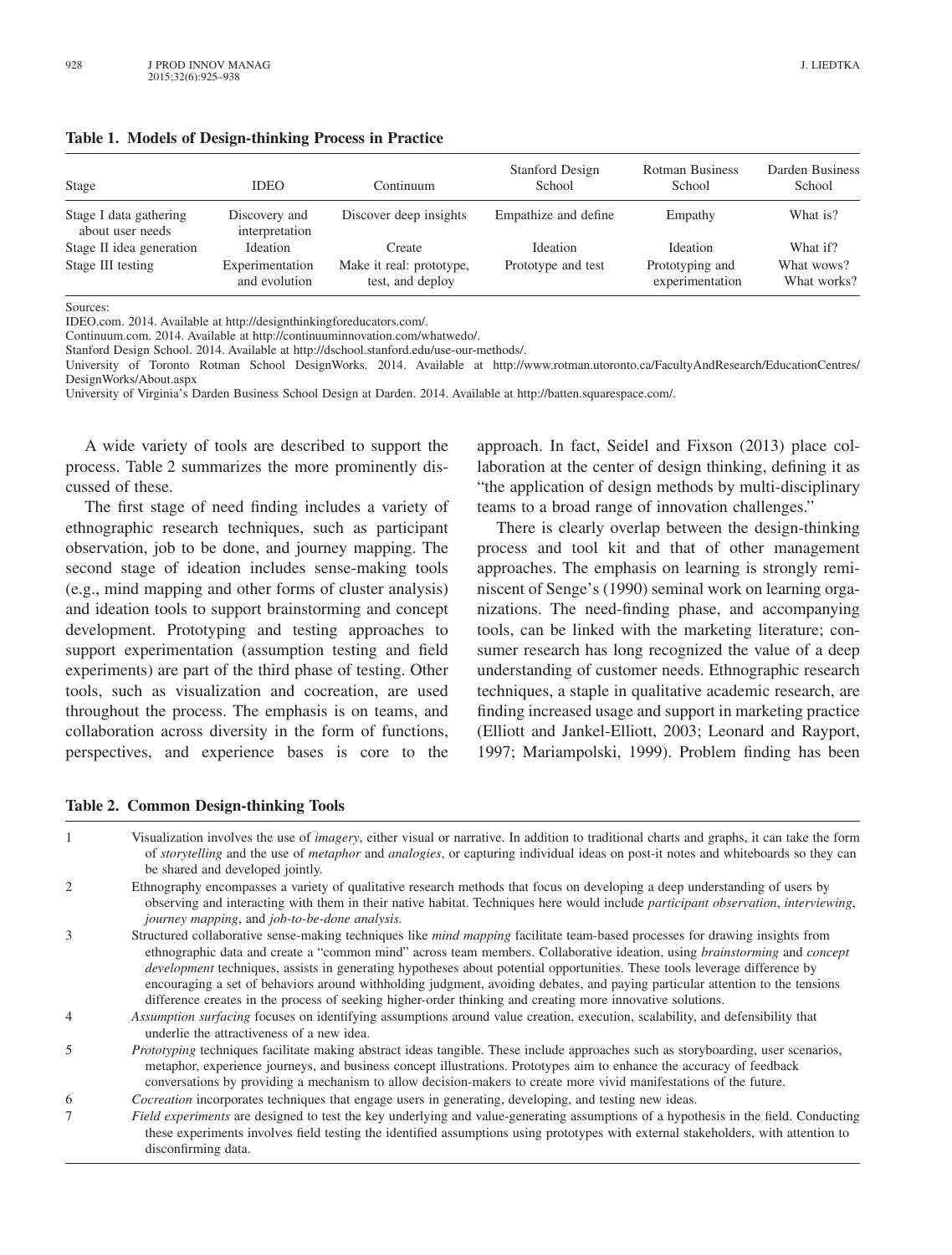discussed in the strategy literature (Leavitt, 1986). The focus on possibilities in the ideation stage is consistent with Scharmer's (2007) work on "Theory U," and specific techniques for brainstorming are widely discussed in the creativity field (e.g., Paulus, Larey, and Dzindolet, 2001). The final hypothesis-testing stage of the designthinking process echoes themes similar to currently popular ideas such as effectuation (Sarasvathy, 2001) and lean startup (Reis, 2011). In short, many elements in both the process and toolkit are visible elsewhere in management theory and practice. Thus, it would be hard to argue that design thinking offers a new or distinctive concept or theory of management.

However, when individual elements of design thinking are combined and viewed together as an end-to-end system for problem solving, design thinking does emerge as a distinctive *practice*, a bundle of attitudes, tools, and approaches. Orilkowski (2010) has documented the increasing interest of management scholars in the notion of practice. Viewed as a practice, design thinking provides an integrating framework that brings together both creative and analytic modes of reasoning, accompanied by a process and set of tools and techniques. There exists a coherent set of shared assumptions underlying the practice. These include beliefs related to need finding: that treating the problem, not just its solution, as a hypothesis ultimately will yield more innovative and value-added solutions; and that the risk of innovation failure will be minimized by the use of the early-stage discovery processes that attend to users' emotions as well as their functional needs. Translating these needs into design criteria provides the underpinning for the ideation stage and its belief that users' unarticulated needs and desires are the foundation of differentiated value propositions. Thus, conducting research to inspire better hypotheses, rather than merely to test them, will result in improved outcomes. There are also assumptions behind the third stage that, in an environment of uncertainty, experimentation will be superior to analytics as a decision-making approach; that continued learning and the iteration of hypotheses will reduce risk and improve success rates in the innovation process; and that the use of low fidelity prototypes will increase the accuracy of feedback from potential customers when used in conjunction with small marketplace experiments.

### **Researching the Practice of Design Thinking**

Despite this consensus on the core processes and tools involved in design thinking, the task of bringing rigorous empirical testing to assess the outcomes produced by a practice comprised multiple and diverse stages and tools, and establishing causality with complex multidimensional outcomes like innovation performance is a challenging one. Recently, systematic fieldwork has begun to emerge that seeks to explore the use of design-thinking methodologies in practice as used by nondesigners. For instance, Seidel and Fixson (2013) review the performance of design methodologies as practiced by 14 novice multidisciplinary product development teams, finding that combined methods and attention to more reflective practices are key to producing more innovative outcomes. Wattanasupachoke (2012) studied Thai businesses, exploring the self-reported relationship between the use of design methodologies and firm performance, finding that usage increased the firms' innovativeness scores but did not relate directly to firm performance. Carlgren (2013) and her colleagues Elmquist and Rauth studied the implementation of design thinking across an array of firms and explored it in depth in a health-care delivery organization, examining the link between organizational culture and the implementation of design thinking, and finding evidence of performance improvements beyond the innovativeness of the solutions the method produced.

As we explore how to expand this research, we can look to a larger body of work available on the study of other practices. Orilkowski (2010) has argued that a practice may be studied from three perspectives: with an emphasis on the phenomenon of practice, or on the perspective of practice, or on its philosophy and ontology. All three are possibly fruitful avenues for the study of design thinking. In the remainder of this essay, I will focus on the phenomenon of practice lens. Within this, design thinking can be studied in multiple ways: it might be compared with other problem-solving approaches, with an eye toward identification of the specific environmental and organizational conditions under which it yields superior outcomes, or conversely, its integration with other organizational approaches could be examined. Even at this level, researchers must make choices in how to frame their focus: do they want to examine design thinking as a unified concept, including its philosophy and inclusive of an end-to-end process and a complete toolkit; or, instead, to examine particular tools or elements of the process? A diversity of levels could be addressed as well: the practice could be examined at the level of the individual, the team, or the organization. For instance, how does design thinking impact organizational or team sense making? Or facilitate different organizational or team learning outcomes? At the individual level, questions related to its impact on affect or on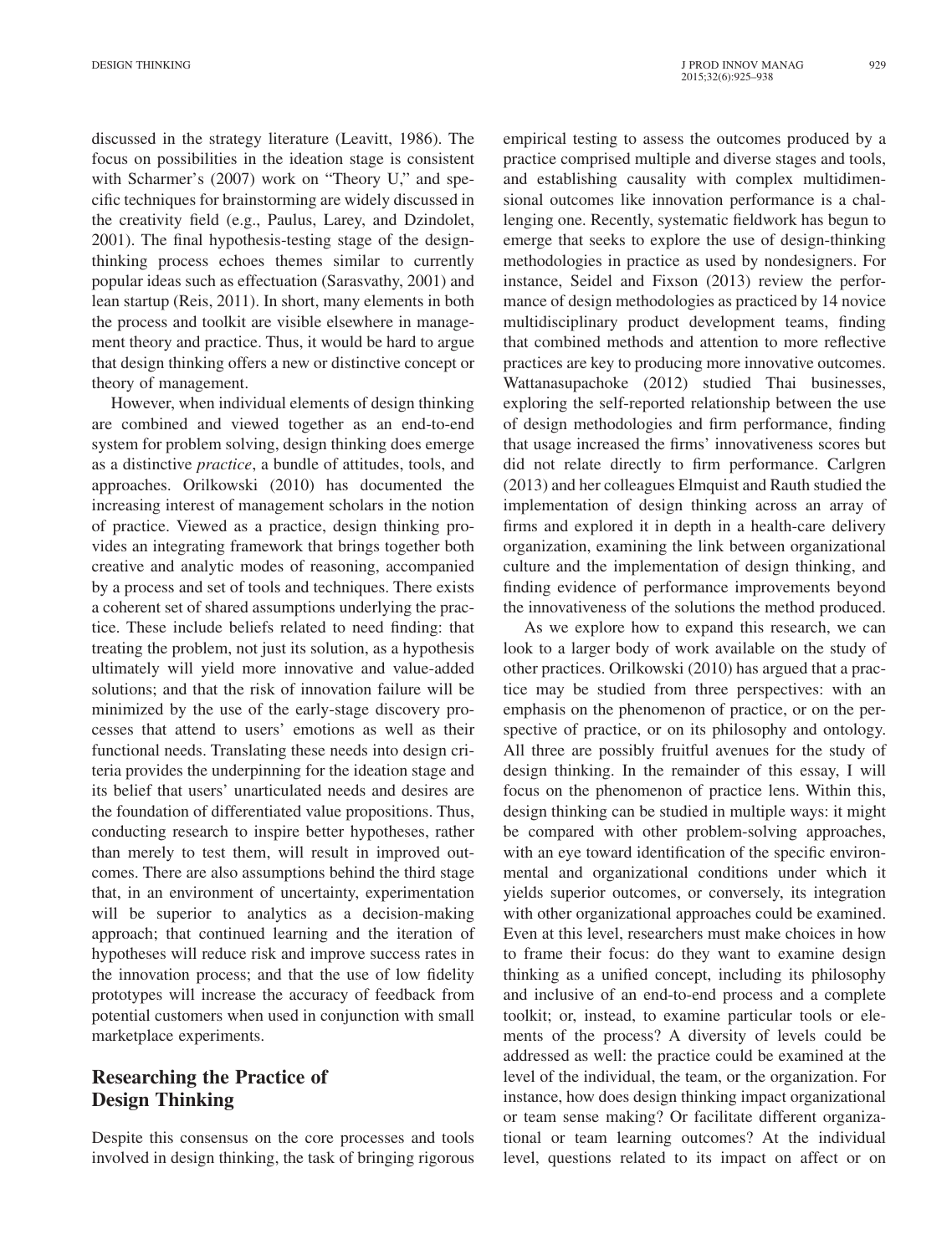| Cognitive Bias               | Description                                      | <b>Innovation Consequences</b>                                          |  |  |  |
|------------------------------|--------------------------------------------------|-------------------------------------------------------------------------|--|--|--|
| Projection bias              | Projection of past into future                   | Failure to generate novel ideas                                         |  |  |  |
| Egocentric empathy gap       | Projection of own preferences onto others        | Failure to generate value-creating ideas                                |  |  |  |
| Focusing illusion            | Overemphasis on particular elements              | Failure to generate a broad range of ideas                              |  |  |  |
| Hot/cold gap                 | Current state colors assessment of future state  | Undervaluing or overvaluing ideas                                       |  |  |  |
| Say/do gap                   | Inability to accurately describe own preferences | Inability to accurately articulate and assess<br>future wants and needs |  |  |  |
| Planning fallacy             | Overoptimism                                     | Overcommitment to inferior ideas                                        |  |  |  |
| Hypothesis confirmation bias | Look for confirmation of hypothesis              | Disconfirming data missed                                               |  |  |  |
| Endowment effect             | Attachment to first solutions                    | Reduction in options considered                                         |  |  |  |
| Availability bias            | Preference for what can be easily imagined       | Undervaluing of more novel ideas                                        |  |  |  |

|  | Table 3. Flaws in Cognitive Processing and Their Consequences for Innovative Problem Solving |  |  |  |  |
|--|----------------------------------------------------------------------------------------------|--|--|--|--|
|  |                                                                                              |  |  |  |  |

psychological safety or on risk-taking behavior could be scrutinized, among many others. In fact, bringing rigorous empirical scrutiny to the design-thinking process could itself be construed as a "wicked" problem: the "problem" can be defined in many different ways (dependent upon the perspective taken by the stakeholder in question) and is situated in an environment of sufficient complexity that definitive arguments for any one "best" approach would clearly be foolish—a case can be made for any of these research approaches.

Because my aim in this essay is to accelerate the scholarly conversation around research possibilities, I offer here a path that design thinking itself would advocate: pick a place to start that looks promising and go deep to see what you find. My "solution" (incomplete and somewhat arbitrary as I acknowledge it to be) is to look for opportunities to relate design thinking to clearly identified problems in a field with a deep empirical literature base.

My initial explorations suggest that the literature on cognitive bias offers a good place to start. It provides a well-researched body of work over more than five decades delineating the flaws of human beings as information processors. Many of design thinking's tools and processes, I will argue, ameliorate some of these human shortcomings. By grounding the practice of design thinking in the literature on humans as cognitive processors and their limitations, my aim is to use the theoretical relationships uncovered to lay the groundwork for the development of a set of propositions for further testing.

## **Examining the Psychological Underpinning of Design Thinking in Relationship to the Cognitive Bias Literature**

In reviewing the cognitive biases literature through the lens of design-thinking practices, I have identified nine prominent and well-documented cognitive biases worth exploring more deeply: the projection bias, the egocentric empathy gap, the hot/cold gap, the focusing illusion, the say/do gap, the planning fallacy, the hypothesis confirmation bias, the endowment effect, and the availability bias. In the next section, I briefly review each of these and describe their negative consequences for decisionmaking when innovation is the goal. Table 3 summarizes these:

- 1. Projection Bias: A "projection bias" is evidenced in a tendency to project the present into the future (Loewenstein and Angner, 2003). Such "naive realism" results in predictions that are too regressive and too biased toward the present. Gilbert, Gill, and Wilson (2002) describe a similar behavior that they term *presentism*, which they define as a "tendency to over-estimate the extent to which their future experience of an event will resemble their current experience of an event." This projection of a decision-maker's past into attempts to imagine a new future impedes the development of novel ideas as well as accurate assessment of their likelihood of success.
- 2. Egocentric Empathy Gap: Other researchers (Van Boven, Dunning, and Loewenstein, 2000) document what they call an "egocentric empathy gap," which causes decision-makers to consistently overestimate the similarity between what they value and what others value. In fact, Van Boven and Loewenstein (2003) argue that "a venerable tradition in social psychology has documented people's tendency to project their own thoughts, preferences, and behaviors onto other people." In the literature on motivated information processing, Nickerson (1998) has noted the "pervasive human tendency to selectively perceive, encode, and retain information that is congruent with one's desires" and linked it with both problematic idea generation and testing. This results in the creation of new ideas that the creators find valuable, but that those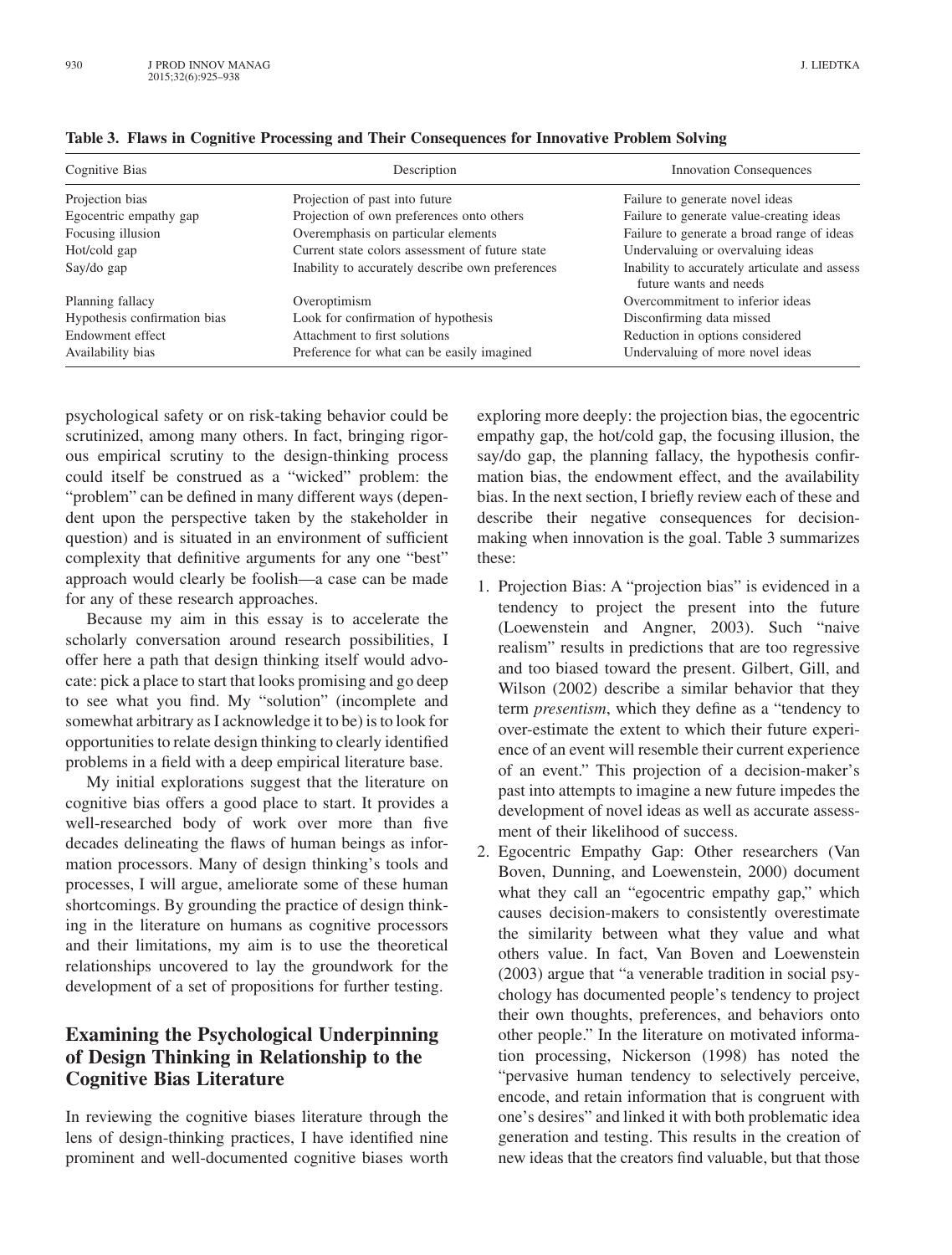they seek to serve do not, and also makes assessment of the likelihood of success problematic.

- 3. Hot/Cold Gap: Decision-makers' state at the time of the prediction, whether emotion-laden (hot) or not (cold), unduly influences their assessment of the potential value of an idea, leading them to either under- or overvalue ideas (Loewenstein and Angner, 2003). For example, decision-makers' current enthusiasm over an idea can impede the accuracy of their prediction of how others will react (or even how they themselves will react) in the future when their state is likely to be less "hot."
- 4. Focusing Illusion: Another dysfunction that Loewenstein and Angner (2003) describe is a "focusing illusion," in which decision-makers tend to overestimate the effect of one factor at the expense of others, overreacting to specific stimuli, and ignoring others. This can impact either hypothesis generation or testing, and results in a narrowed, and potentially less attractive, set of ideas.
- 5. Say/Do Gap: Innovators have long sought to compensate for these prediction problems by *asking* users what they want. Unfortunately, this, too, has proven to be problematic in a phenomenon that some call the "say/do" gap. Consumers are frequently unable to accurately describe their own current behavior, much less make reliable predictions (Fellmann, 1999). Morwitz, Steckel, and Gupta (1997) perform a metaanalysis of over 100 studies and conclude that consumers were not reliable predictors of their own purchase behavior for any type of goods studied. Even focus groups, the gold standard in marketing research for decades, have a high error rate and routinely fail to perform satisfactorily.
- 6. The Planning Fallacy: Even when decisionmakers succeed at creating new ideas, they are overly optimistic about how well-received these ideas will be because of what Kahneman and Tversky (1979) term the "planning fallacy." This tendency toward a rosy view of the future is well documented. In multiple studies, people routinely describe their pasts as balanced and consisting of both positive and negative events, yet predict their futures as consisting of overwhelmingly positive events (Armor and Taylor, 1998). These views only rarely include considerations of failures, except in the cases of clinically depressed subjects (Newby-Clark and Ross, 2003). This same overconfidence and unfounded optimism has been found to extend to organizational planning processes (Larwood and Whittaker, 1977).
- 7. Hypothesis Confirmation Bias: In the well-recognized "hypothesis confirmation bias" (Snyder and Swan, 1978), decision-makers seek explanations that coincide with their preferred alternative. They search for facts, as Gilbert (2006) notes, which *allow* them to build faith in favored solutions, whereas they must be *compelled* by data to believe that which points to a less favored one. Similarly, Ditto and Lopez (1992) demonstrate that decision-makers use different levels of intensity in processing information consistent with their preferences versus that which contradicts their preconceived perceptions. Information challenging any perception is more likely to be heavily scrutinized than information agreeing with the preferred solution, and alternative explanations that allow decisionmakers to ignore this disconfirming data are often pursued. They summarize: "People are less critical consumers of preference-consistent than preferenceinconsistent information." Even when decisionmakers' bias is revealed to them, they often fail to correct it, as Gilbert and Jones (1986) conclude after a series of experiments: "We do indeed subscribe to the social realities we construct, even when we are well aware that we have constructed them."
- 8. The Endowment Effect: In a similar vein, Kahneman, Knetsch, and Thaler (1991) identify an "endowment effect" in which decision-makers' attachment to what they already have causes a loss aversion that makes giving something up (e.g., the solution in hand) more painful than the pleasure of getting something new, in this case a new and improved solution (Kahneman, 2011).
- 9. The Availability Bias: Kahneman and Tversky (1979) also identify an "availability bias" in which decisionmakers undervalue options that are harder for them to imagine. Because the familiarity of an idea is likely to be inversely related to its novelty, this leads to a preference for more incremental solutions.

Thus, would-be innovators seeking to produce and assess more novel, value-creating, and differentiated ideas face significant challenges from different sources of cognitive bias.

### **Linking Design Thinking to Cognitive Bias Reduction**

Fortunately, researchers have also documented myriad strategies for mitigating these dysfunctions—and many of these remedies overlap dramatically with the processes and tools emphasized in a design-thinking approach.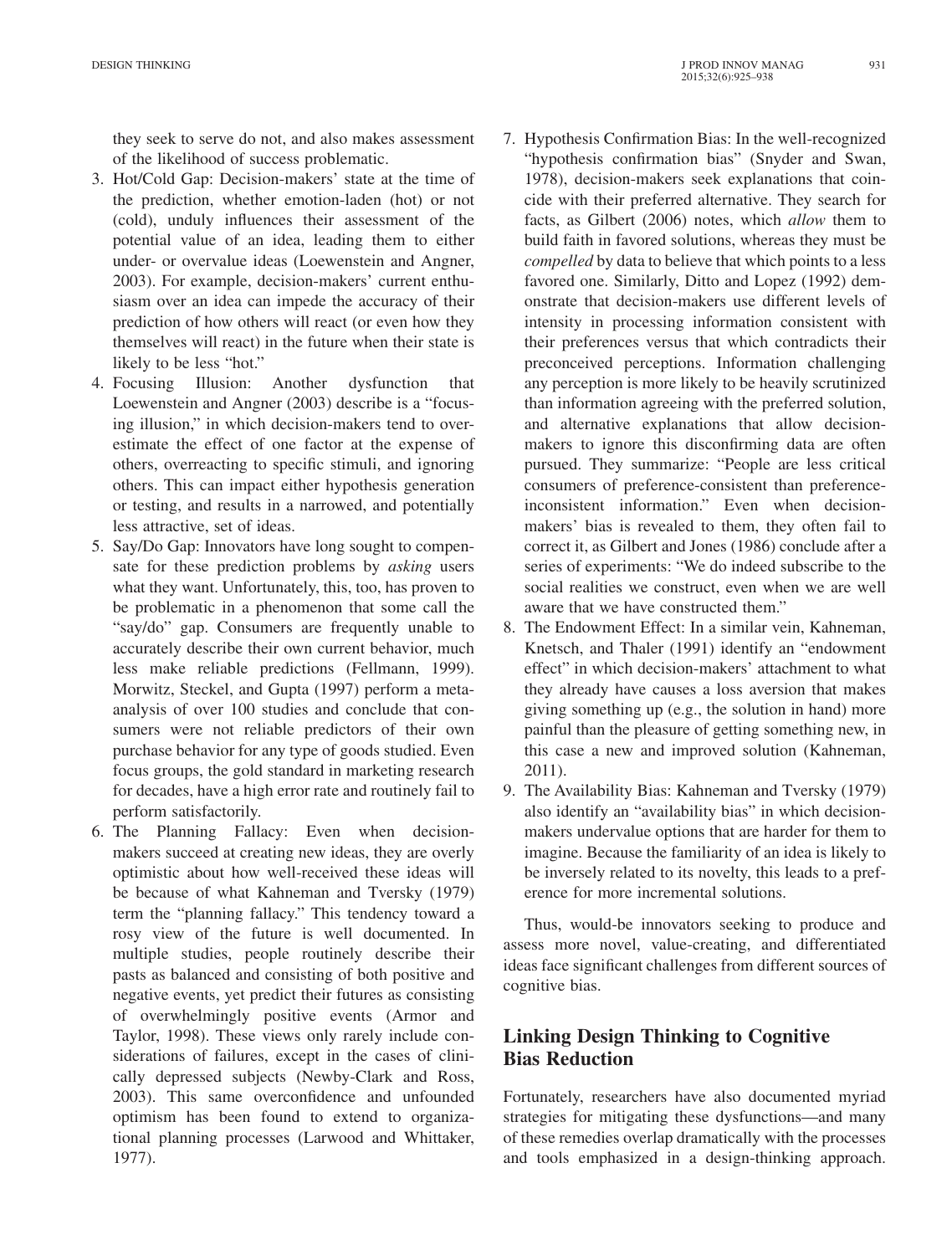| <b>Biases</b>                                                                         | Remedies                                                                           | Need Finding                                                                          | Ideation                        | Experimentation                                                    |  |  |
|---------------------------------------------------------------------------------------|------------------------------------------------------------------------------------|---------------------------------------------------------------------------------------|---------------------------------|--------------------------------------------------------------------|--|--|
| Category 1 bias<br>(projection, egocentric<br>empathy, focusing, and<br>hot/cold gap) | 1. Collect deep data on others                                                     | Perspective-taking<br>ethnography (journey<br>mapping and<br>job-to-be-done analysis) |                                 |                                                                    |  |  |
|                                                                                       | 2. Improve ability to imagine<br>experiences of others                             | Visualization (storytelling<br>and metaphor)                                          |                                 |                                                                    |  |  |
|                                                                                       | 3. Work in teams                                                                   | Sense-making tools                                                                    | Collaborative<br>ideation tools | Disconfirming data focus                                           |  |  |
| Category 2 bias (say/do)<br>gap)                                                      | 1. Improve users' ability to<br>identify and assess their<br>own needs             | Journey mapping<br>Projective techniques                                              |                                 |                                                                    |  |  |
|                                                                                       | 2. Use methods that do not<br>rely on users imagining their<br>needs and solutions | Participant observation                                                               |                                 |                                                                    |  |  |
| Category 3 bias (planning)<br>fallacy, confirmation,<br>endowment, and                | 1. Help decision-makers<br>become better testers                                   | Perspective-taking<br>ethnography                                                     |                                 | Assumption testing and<br>prototyping to create<br>"preexperience" |  |  |
| availability)                                                                         | 2. Work with multiple options                                                      |                                                                                       | Creating multiple<br>options    | Testing multiple options                                           |  |  |
|                                                                                       | 3. Conduct reflection on<br>results of real experiments                            |                                                                                       |                                 | Field experiments act as<br>after-event review<br>(AER)            |  |  |

**Table 4. Biases, Remedies, and Design-thinking Process and Tools**

Consequently, I want to advance a set of propositions about the ways in which design thinking, when understood in detail at the practice level, provides a series of mechanisms well suited to ameliorating negative outcomes introduced by the aforementioned cognitive biases of decision-makers. In doing so, I assert, it is likely to improve the novelty, value, and breadth of ideas generated, plus the quality of their evaluation. In this next section, I lay out this argument in detail and cite the supporting literature. Table 4 summarizes my thesis, describing the cognitive biases, suggested remedies, and the specific design processes and tools that address them.

### **How Design Thinking Reduces Cognitive Bias**

In order to simplify the discussion of the specifics of how and why design thinking plays a role in increasing positive innovation outcomes by reducing bias, I begin by sorting the nine biases into three discrete categories: the first category of biases relate to decision-makers' inability to see beyond themselves and escape their own pasts (projection bias), current state (hot/cold gap), personal preferences (egocentric empathy gap), and tendency to be unduly influenced by specific factors (focusing illusion).

A second category of bias relates not to decision-makers themselves, but to the inability of their users or customers to articulate future needs and provide accurate feedback on new ideas, making it difficult to develop valuecreating ideas for them (say/do gap). Finally, a third category of biases relates to flaws in decision-makers' ability to test the hypotheses they have developed. They are unimaginative (availability bias), overly optimistic (planning fallacy), and wedded to initial (endowment effect) and preferred (hypothesis confirmation bias) solutions. Based on these categories, I can now discuss remedies suggested by cognitive bias researchers and relate these to design-thinking processes and tools in order to arrive at a set of propositions.

#### *Mitigating Biases in Idea Generation*

*Category 1* biases relate to the proclivity of decisionmakers to become trapped in their own world view whether the source be their past (as in the projection bias), their personal preferences (egocentric empathy gap), their emotional state (hot/cold gap), or their particular perspective (focusing illusion). Design thinking mitigates the impact of these biases as follows:

*Proposition 1: By insisting on the collection of deep data on customers' concerns and perspectives as central in*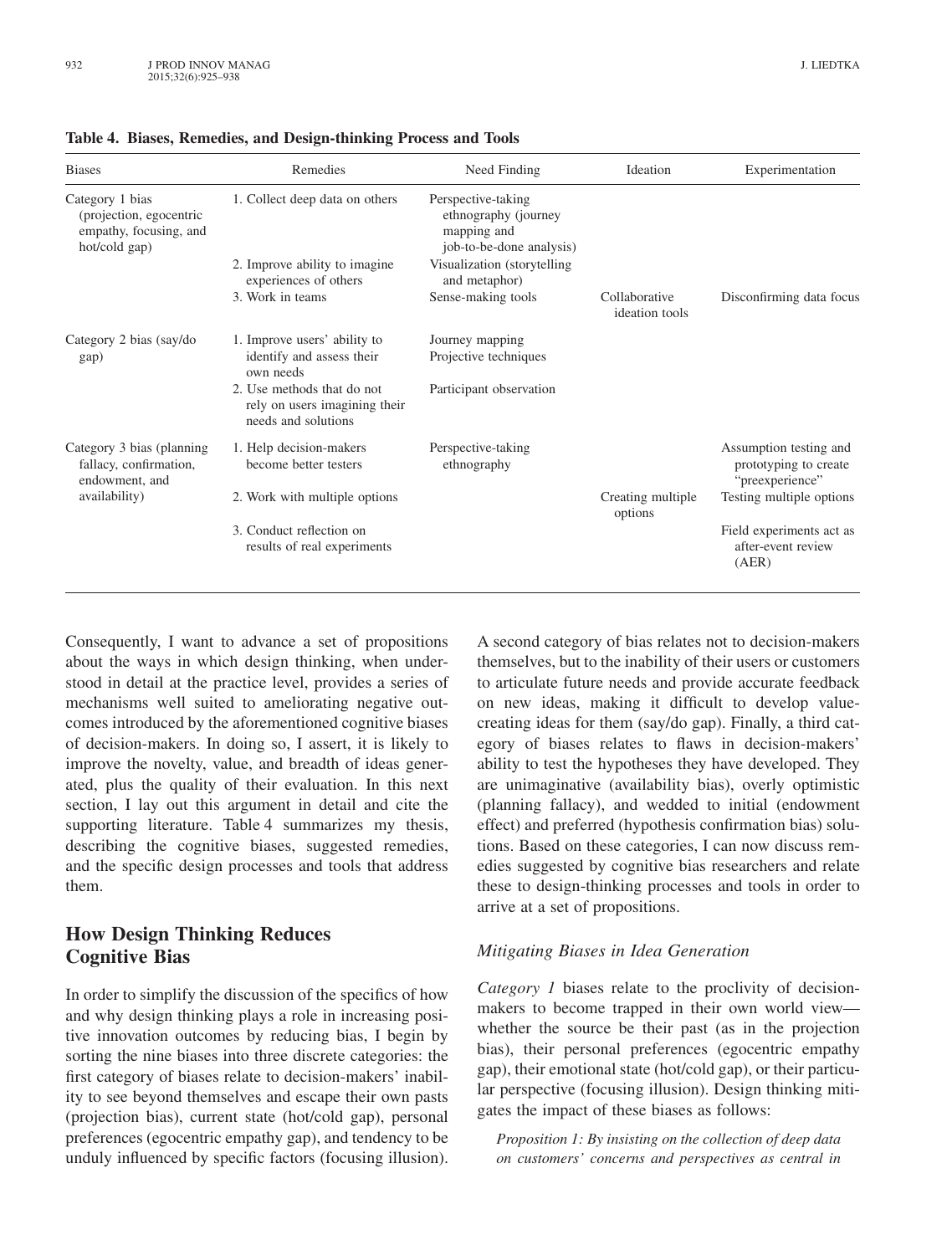*the need finding stage, design thinking mitigates the effects of the projection, egocentric empathy, focusing, and hot/cold biases.*

The development of perspective-taking skills (understanding and adopting the viewpoints of others) is offered by cognitive researchers as one remedy for category 1 biases. Researchers have demonstrated that this has a positive effect on the generation of new ideas (Galinsky, Maddux, Gilin, and White, 2008), particularly along the usefulness versus novelty dimension (Mohrman, Gibson, and Mohrman, 2001). Grant and Berry (2011) go further in their research to establish perspective taking as a mediating factor that determines whether intrinsic motivation is likely to produce only novel ideas versus those that are both novel and useful. They argue for the benefits of "prosocial" motivation, in which the decision-maker is oriented toward solving the needs of others, as distinct and as more valuable for improving innovation outcomes than intrinsic motivation that is self-motivated. Ethnography, a core needfinding tool in the design-thinking process, is a research practice aimed at understanding the perspective of others. Where decision-makers have difficulty seeing novel solutions and figuring out what users will value, researchers have repeatedly identified ethnography as a potential remedy (Mariampolski, 1999). Krippendorff (2011) argues that innovators need a "second-order understanding" that "assumes that others' understanding is potentially different from one's own." Ethnography has been revived in marketing circles, Mariampolski asserts, as a way to compensate for the failure of focus groups and quantitative methodologies, and is especially valuable when innovative insights are desired. By immersing decision-makers in collecting data about the experience of someone other than themselves, by developing first hand a deep and visceral understanding of others' past, preferences, perspectives, and emotional state, decision-makers' reliance on themselves as the prime source of information is reduced. Through ethnographic approaches like journey mapping, participant observation, and job-to-be-done analyses, decisionmakers develop a deep understanding of users' current situation and needs before moving to the creation of solutions. This emphasis mitigates the following biases:

• The projection bias because by immersing themselves in the user's experience, decision-makers are less likely to look exclusively to their own past experiences as the source of new ideas, thus producing more novel ideas.

- The egocentric empathy gap by providing data that helps decision-makers recognize that users' preferences differ from their own, fostering the creation of more valuable ideas.
- The focusing illusion by encouraging a broader perspective that mitigates the narrowed attention focus, thus introducing a broader array of alternatives.

*Proposition 2: By improving decision-makers' ability to better imagine the experiences of others in the needfinding stage, design thinking mitigates the effects of the projection, egocentric empathy, focusing, and hot/cold biases.*

A second remedy for category 1 biases is improving decision-makers' ability to *imagine* the experience of those other than themselves, even in the absence of firsthand data gathering. The use of storytelling and metaphor, two key design tools, enhances decision-makers' imaginative abilities. The increased use of stories—rather than merely presenting data—has been cited by researchers as a remedy for cognitive bias because it encourages decision-makers to attend to and make sense of data that would otherwise be missed. Kahneman (2011) notes that the coherence and concreteness of stories—stories about "agents who have personalities, habits, and abilities" attracts people. Pennington and Hastie (1986) also advocate for the power of narrative. In design thinking, visualization methods like storytelling boost decisionmakers' ability to envision experiences outside of their own. Storytelling, often partnered with ethnography, improves the novelty and value of the ideas generated by helping decision-makers take in and hold onto the rich details of the lives of those for whom they seek to create value.

Metaphor, another visualization technique, is helpful as well. Lakoff and Johnson (1985) argue that "on the basis of linguistic evidence, we have found that most of our ordinary conceptual system is metaphorical in nature." Imagining and creating metaphors, they argue, plays a major role in helping humans make sense of their experiences, understand past experiences, and act as a guide to future ones. They describe metaphors as acts of "imaginative rationality." Metaphor is another one of design thinking's frequently used visualization tools; it stimulates decision-makers' imaginations, thereby reducing reliance on the past (the projection bias), broadening their field of vision (avoiding the focusing illusion), and acknowledging different preferences (the egocentric empathy gap) to produce more novel and valuable ideas.

*Proposition 3: By insisting that innovation tasks be carried out by diverse, multifunctional teams, design*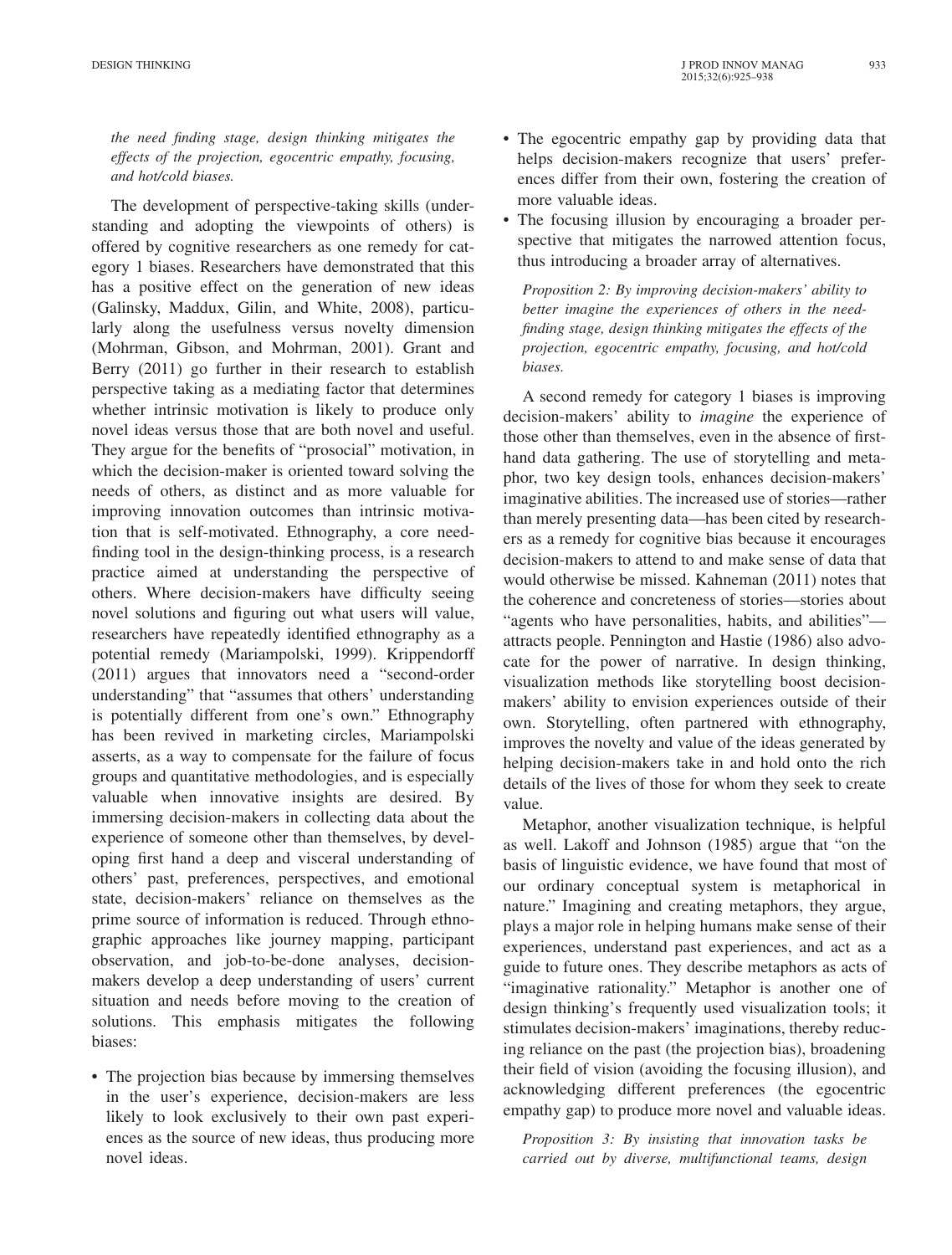#### *thinking mitigates the effects of the projection, egocentric empathy, focusing, and hot/cold biases.*

A third alternative in the decision-making literature to reduce reliance on self is to work in teams—preferably diverse multidisciplinary ones. By exposing decisionmakers to the perspectives and preferences of their colleagues, it allows them to contrast their own perspectives with those of other decision-makers. Madjar, Oldham, and Pratt (2002) demonstrate that interactions with others from diverse backgrounds improves the creativity of individual responses. The team learning literature makes a similar point (Boland and Tenkasi, 1995; Somech and Drach-Zahavy, 2013). Throughout design-thinking processes, collaboration across diversity is central and tools are provided to facilitate it. Visualization captures individual ideas on post-it notes and whiteboards so they can be shared and developed jointly. Cocreation invites others into the processes of both idea generation and testing. Structured sense making and brainstorming tools facilitate team-based processes for drawing insights from ethnographic data. In addition, design values like withholding judgment, avoiding debates, and paying particular attention to disconfirming data and the tensions difference creates encourage more innovative team solutions.

In summary, design thinking, with its emphasis on need finding as a preliminary to decision-making; its array of tools for ethnography, visualization, and the use of metaphor; and its toolkit for collaboration across diverse teams, lessens the effects of the projection, egocentric empathy, and focusing illusion biases, leading to more novel, valuable, and a broader array of solutions.

### *Mitigating Biases Introduced by Customers*

In *category 2*, the source of the bias lies with the user or customer, rather than the decision-maker, and derives from the customer's inability to accurately describe his or her needs and assess whether any particular approach succeeds in meeting them. Design thinking mitigates the impact of these biases as follows:

*Proposition 4: By using qualitative methodologies and prototyping tools, design thinking improves customers' ability to identify and assess their own needs, mitigating the effects of the say/do bias.*

Design thinking's use of qualitative research methodologies that focus on questioning customers about *behaviors*, rather than preferences and desires, helps them identify their own needs more successfully and assess them more accurately (Mariampolski, 1999). Academic researchers have long relied on the insight that people "know more than they can say" and have used talk-aloud protocols to elicit deeper insights (Van Someren, Barnard, and Sandberg, 1994). In design thinking's needfinding stage, tools like journey mapping and job-to-bedone analyses ask customers what they sought to accomplish in a relevant situation and request that they recount an actual experience, describing their thoughts, reactions, and satisfaction at each step. This facilitates identification of needs that customers cannot easily articulate. Projective tools like collages are used in design research to accomplish similar goals.

Another approach to eliciting more accurate feedback is to activate more vivid mental images of the new future that help customers "preexperience" something novel. Thus, the reaction of decision-makers to mental images of the future can be an effective proxy for the real thing, improving the accuracy of their forecasting. Atance and O'Niell (2001) contend that motivating an individual "to pre-experience the unfolding of a future plan of events from a personal perspective" results in more accurate assessment and note that new evidence emerging out of neuropsychological research that planning for a personal future involves different parts of the brain. Gilbert et al. (2002) agree, citing multiple sources that decisionmakers' assessments of their reaction to imaginary events activate many of the same neurological pathways and thus can stand in for the events themselves. They note that "just as mental images are proxies for actual events, so our reactions to these mental images may serve as proxies for our actual reactions to the events themselves." The effects can be even more powerful than improved assessment, as Johnson and Sherman (1990) note: "Specifying a particular future for people to think about not only increases judgments of the likelihood of such a future but affects actual subsequent behavior as well." Increased motivation to achieve the future seems to be at work. Subjects asked to explicitly state their expectations beforehand actually performed better on experimental tasks (Sherman, Skov, Hervitz, and Stock, 1981). In design thinking, providing prototypes aids preexperiencing by providing a concrete and tangible artifact that allows decision-makers to create more vivid manifestations of the future. Whether in the form of storyboards, journey maps, user scenarios, or business concept illustrations, low-fidelity and often two-dimensional prototypes offer specific tools to make new ideas tangible and, hence, solicit more accurate feedback.

*Proposition 5: By using methods that do not rely on users' ability to diagnose their own preferences, design thinking mitigates the effects of the say/do gap.*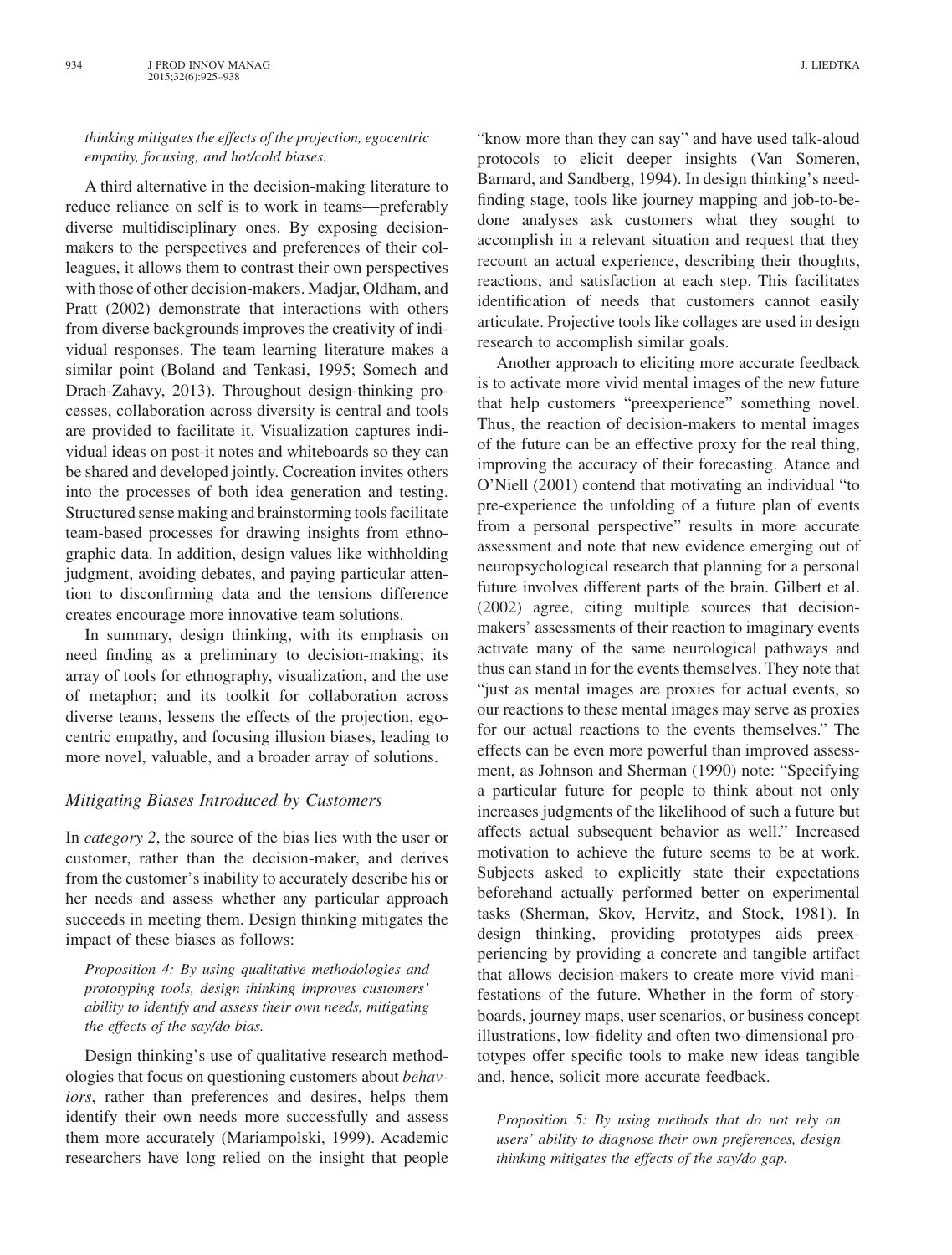A second approach offered by cognitive researchers to mitigate the effects of the say/do gap seems obvious—use methods that do not rely solely on customers' ability to articulate present needs or imagine the ability of a solution to meet them (Mariampolski, 1999). Because it does not rely on what users say and instead includes tools like participant observation, design thinking mitigates the negative impact of the say/do gap, producing ideas likely to be more value creating.

Thus, design thinking, with its emphasis on research methods like journey mapping and tools like prototyping, assists customers/users to more accurately describe their experiences, which helps to surface unarticulated needs. Other tools like participant observation reduce the reliance on self-reports. All mitigate the say/do gap, leading to the creation of more valuable ideas and more accurate feedback.

#### *Mitigating Biases in Testing*

*Category 3* bias relates to flaws in decision-makers' hypothesis testing abilities. These may relate to overoptimism (the planning fallacy), inability to see disconfirming data (hypothesis confirmation bias), attachment to early solutions (endowment effect), or preference for the easily imagined (availability bias). Design thinking mitigates the impact of these biases as follows:

*Proposition 6: By teaching decision-makers how to be better hypothesis testers, design thinking mitigates the effects of the planning fallacy, confirmation, endowment, and availability biases. It does this by insisting that they prototype, surface unarticulated assumptions, and actively seek disconfirming data.*

One way the accuracy of testers' assessment can be improved is by creating the same kind of vivid "preexperience" that improves users' feedback, thereby reducing the availability bias by helping innovators themselves (as well as their customers) to imagine novel ideas more easily. In creating this "preexperience," details and specificity matter greatly. Committing not just to the *goal* of taking needed medication daily, but also to the *specifics* of when and where the pills would be swallowed produce more consistent pill taking (Sheeran and Orbell, 1999). The same researchers studied the impact of defining hypothetical success and failure, with and without expectancies. They found that respondents who explained hypothetical successes succeeded more often than those who explained failures, but those who explained failure and yet were not fully committed to a set of expectancies performed best of all. Johnson and Sherman (1990) describe a similar phenomenon: "It is as though the accessible possibility of failure motivated them to avoid such an outcome by putting more effort into the task. Small doses of potential future failure may act to inoculate people against such a future by preparing them to behave in ways so as to avoid the outcome." Such mental planning—cognitive rehearsal—is capable of changing behavior. Hypothesis-testing methodologies in design thinking provide such cognitive rehearsals. Surfacing explicit assumptions forces testers to describe in detail their expectancies and then to describe what data that supported or nullified these assumptions might look like, reducing overoptimism (the planning fallacy) and assisting in the search for disconfirming data (the hypothesis confirmation bias). Thus, design's hypothesis-driven approach emphasizing assumption surfacing improves the accuracy of testing. Articulating in detail the individual assumptions underlying any new idea, so they can be tested as well as identifying what disconfirming data would look like, acts to mitigate category 3 cognitive bias.

*Proposition 7: By insisting that decision-makers work with multiple options, design thinking mitigates the effects of the planning fallacy, the hypothesis confirmation bias, and the endowment effect.*

Getting decision-makers to consider—and explain—a range of possible outcomes improves the accuracy of their predictions. Considering multiple predictions of the future, rather than a single one, has been demonstrated to mitigate overoptimism (planning fallacy). When subjects in experiments conducted by Griffin, Dunning, and Ross (1990) were asked to create multiple construals of potential future situations, they were significantly less likely to exhibit the overconfidence that characterized other subjects. In a similar vein, Anderson (1982) demonstrated that the hypothesis confirmation bias effect is also greatly reduced when respondents are asked to perform counterexplanation tasks. Klein (1998) calls this a "premortem." This also mitigates the endowment effect, as *despite* attachments to first solutions, testers are forced to move multiple solutions into active testing. Thus, the idea of optionality, a core element of a design-thinking approach, with its insistence on generating and evaluating multiple hypotheses, provides a positive mechanism for lessening the effects of the planning fallacy, the hypothesis confirmation bias, and the endowment effect.

*Proposition 8: By insisting that decision-makers conduct and reflect on the results of marketplace experiments, design thinking mitigates the effects of category 3 biases.*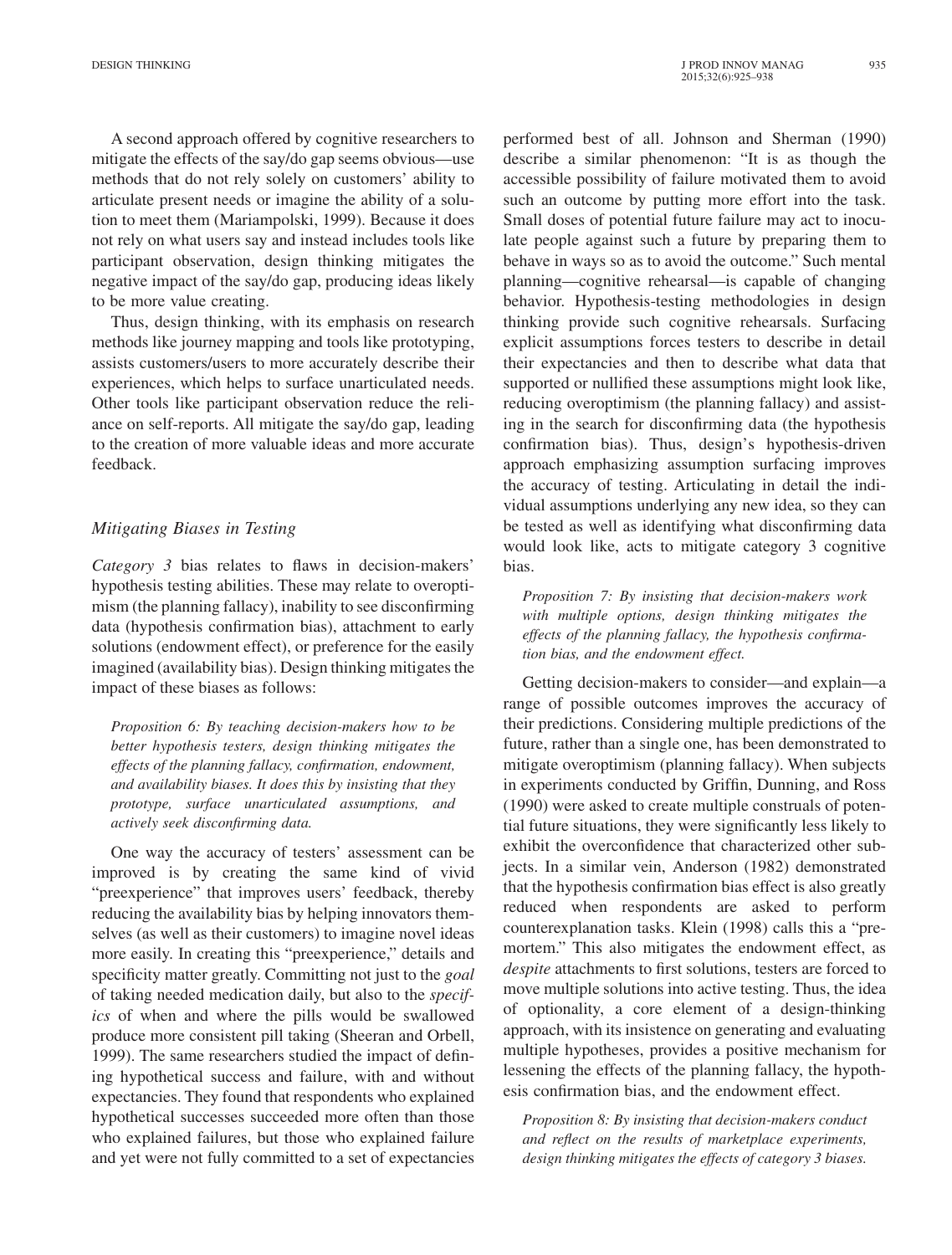Conducting and then reflecting on experimental results simulates a kind of "after-event review" (AER), which researchers have proven improves future performance. Ellis and Davidi (2005) demonstrate that reviewing both successes and failures is beneficial when understanding *why* events happen as they do is important (which is, of course, the underlying logic of assumption testing). Ellis and Davidi define learning as the "process of formulating and updating mental models" of "noticing new variables that are relevant to explaining and predicting various social phenomena or, in other words, the process of hypothesis generation and validation." They concur with Sitkin (1992) that learning from success happens less naturally and requires more motivation and effort to replicate than learning from failure. Finally, researchers report that knowing the *general* cause of any outcome is less useful in improving future performance than knowing a *specific* cause, hence the importance of reflecting on detailed and explicit assumptions, rather than general ones. One of the important by-products of AERs is the nature of feedback received and its specificity to the process of task performance. Ansell, Lievens, and Schollaert (2009) demonstrate that "effortful" reflection, in conjunction with external feedback, accelerates performance. Reflection without external feedback does not, and the depth and focus involved in the reflection process matters to performance improvement.

Design thinking conducts field experiments to test clearly identified assumptions, presenting prototypes to external users, ideally in real market contexts, which fulfills the function of AERs. The emphasis on testing with actual customers, rather than in artificial environments like traditional focus groups, provides specific external feedback that aids decision-makers in their reflection processes. These experiments provide a particularly vivid form of "action" that creates the input for after-action reviews. Making specific assumptions testable introduces additional rigor. Design thinking's field experiments are not pilots in which revenues (or their lack) are the only outcomes evaluated. They are true field experiments in which specific assumptions concerning value creation, execution, defensibility, and scalability are evaluated (Liedtka and Ogilvie, 2011). Because the outcomes of the assumption tests reflect on and are used to reject or improve the hypothesized idea for the next round of testing, "effortful" after-action reviews are embedded in the design approach. Finally, the prescriptions offered earlier to address biases in idea generation also mitigate the effects of testing bias: perspective taking, and its related ethnographic methods, has been demonstrated to address confirmation bias as well (Nickerson, 1998).

Thus, design thinking, with its emphasis on prototyping to create more vivid "preexperiences," and the explicit identification of detailed assumptions mitigates the effects of category 3 testing biases. In addition, the gathering of market feedback through field experiments to stimulate AERs, and the insistence on reflection in order to iterate toward improved solutions, should produce a similar effect. Coupled with ethnographic methods, they lessen the effects of the planning fallacy, hypothesis confirmation bias, endowment effect, and availability bias, increasing the array of options considered and reducing the undervaluing of more novel alternatives.

### **Discussion and Limitations**

The propositions offered here are mere starting points. The possible negative effects design-thinking approaches may produce, for instance, have not been addressed. Phenomena like "groupthink" in which groups adopt practices that enhance rather than reduce bias must be considered. How can design thinking avoid this? Similarly, research demonstrates that too much information reduces the quality of decisions—what might be the effect of the torrent of data produced by ethnographic methods? Seidel and Fixson (2013) demonstrate that individual tools like brainstorming, in the absence of reflection, fail to improve innovation quality. Clearly, research studies are needed that can rigorously assess whether, in fact, these benefits I hypothesize bear out in practice and whether unanticipated negative outcomes increase. Grounding design-thinking research in the well-respected cognitive bias framework, however, provides future researchers a clearly specified and welldocumented place to begin. Such work offers a set of well-tested research methodologies as well as accepted metrics for calibrating variables.

The approach I advocate here represents one route for meeting the "wicked" challenges of conducting academic research on a practice like design thinking, one that is obviously popular in management circles but appears resistant to rigorous empirical inquiry because of the multifaceted nature of its "basket" of tools and processes, and the complexity of measuring the outcomes it produces.

### **Conclusion**

A review of the literature on design thinking suggests that it is a management practice deserving of increased atten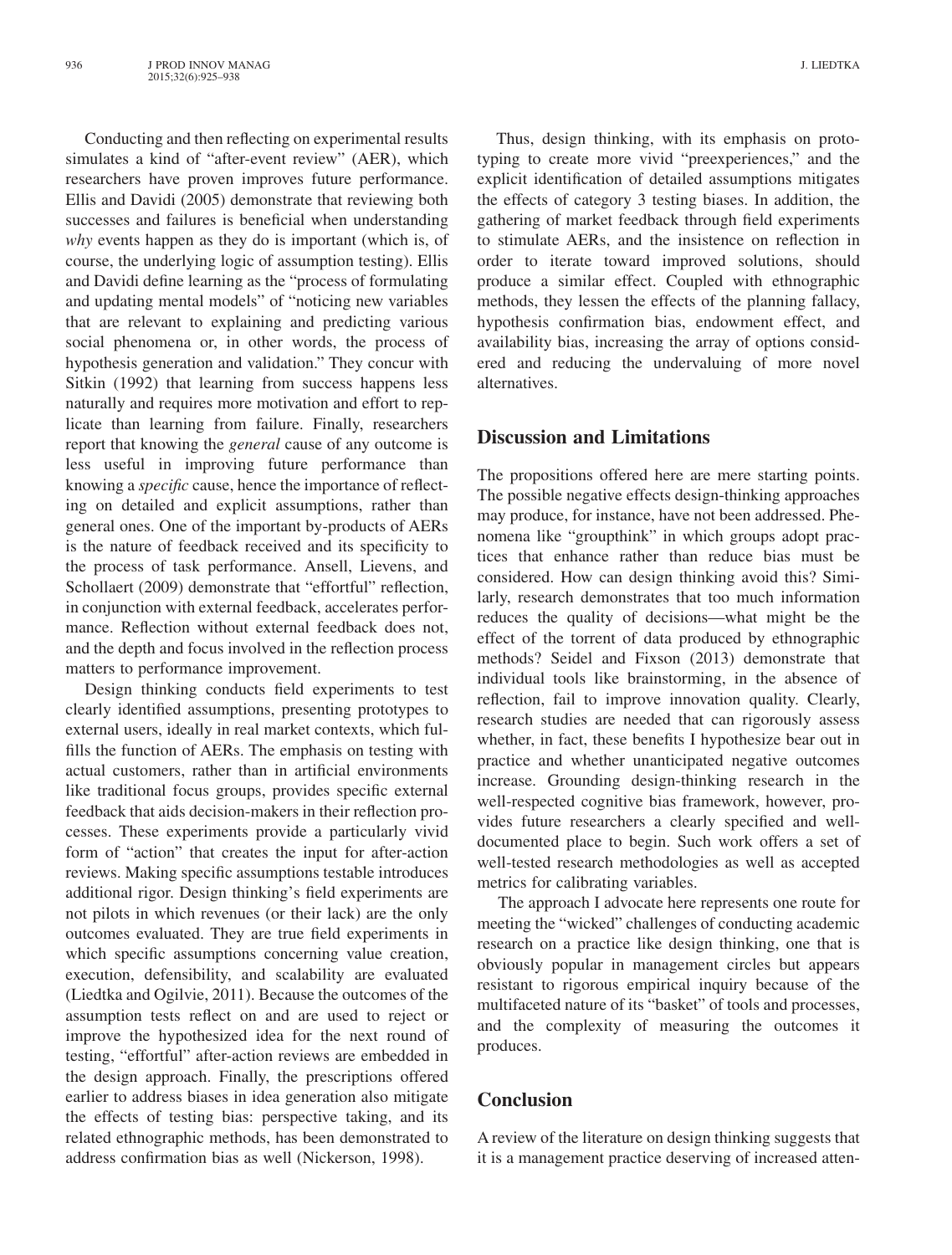tion from scholars. An examination of both theoretical work and actual management practice reveals a process that is both internally consistent and coherent and that constitutes a distinctive practice.

In a related sphere, a review of the decision-making literature surrounding cognitive bias suggests that designthinking practices carry the potential for improving innovation outcomes by mitigating a well-known set of cognitive flaws: humans often project their own world view onto others, limit the options considered, and ignore disconfirming data. They tend toward overconfidence in their predictions, regularly terminate the search process prematurely, and become overinvested in their early solutions—all of which impair the quality of hypothesis generation and testing.

A design-thinking methodology, I have suggested, may help decision-makers address many of these inadequacies. As researchers intent on improving practice, we have an obligation to explore whether these assertions bear out in reality so that, as educators, we can help managers more effectively address what is clearly one of the great challenges organizations face today: the imperative to improve the value of the innovations they bring to market.

In keeping with the "wicked" nature of the problem I explore, I have pursued an agenda focused on the impact of design thinking in relation to cognitive bias, but I believe that other literatures—team learning and positive affect, for instance—hold similar promise for hypothesizing why design thinking works. My aim in this essay has been twofold: first, to suggest one initial direction that may prove fruitful and, more importantly, to demonstrate that this is work worth undertaking.

#### **References**

- Anderson, C. A. 1982. Inoculation and counter-explanation: Debiasing techniques in the perseverance of social theories. *Social Cognition* 1: 126–39.
- Ansell, F., F. Lievens, and E. Schollaert. 2009. Reflection as a strategy to enhance task performance after feedback. *Organizational Behavior and Human Decision Processes* 110: 23–35.
- Armor, D. A., and S. E. Taylor. 1998. Situated optimism: Specific outcome expectancies and self-regulation. In *Advances in experimental social psychology*, ed. M. P. Zanna, 30, 309–79. New York: Academic Press.
- Atance, C. M., and D. K. O'Niell. 2001. Episodic future thinking. *Trends in Cognitive Sciences* 5 (12): 533–39.
- Bazjanac, V. 1974. Architectural design theory: Models of the design process. In *Basic questions of design theory*, ed. W. Spillers, 3–20. New York: American Elsevier.
- Beckman, S., and M. Barry. 2007. Innovation as a learning process: Embedding design thinking. *California Management Review* 50 (1): 25–56.
- Bloch, P. 2011. Product design and marketing: Reflections after fifteen years. *Journal of Product Innovation Management* 28: 378–80.
- Boland, R. J., and R. V. Tenkasi. 1995. Perspective making and perspective taking in communities of knowing. *Organization Science* 6 (4): 350– 72.
- Brown, T. 2009. *Change by design: How design thinking transforms organizations and inspires innovation*. New York: Harper-Collins.
- Buchanan, R. 1992. Wicked problems in design thinking. *Design Issues* 8 (2): 5–21.
- Carlgren, L. 2013. Design thinking as an enabler of innovation: Exploring the concept and its relation to building innovation capabilities. PhD thesis, Chalmers University of Technology.
- Cooper, R., S. Juninger, and T. Lockwood. 2009. Design thinking and design management: A research and practice perspective. In *Design thinking: Integrating innovation, customer experience, and brand value* (3rd ed.), ed. T. Lockwood, 57–64. New York: Allworth Press.
- Cross, N. 1995. Discovering design ability. In *Discovering design*, ed. R. Buchanan and V. Margolin, 105–20. Chicago, IL: University of Chicago Press.
- Ditto, P. H., and D. F. Lopez. 1992. Motivated skepticism: Use of differential decision criteria for preferred and nonpreferred conclusions. *Journal of Personality and Social Psychology* 63 (4): 568–84.
- Elliott, R., and N. Jankel-Elliott. 2003. Using ethnography in strategic consumer research. *Qualitative Market Research* 6 (4): 215–23.
- Ellis, S., and I. Davidi. 2005. After-event reviews: Drawing lessons from successful and failed experience. *Journal of Applied Psychology* 90 (5): 857–71.
- Fellmann, M. 1999. Breaking tradition. *Marketing Research* 11 (3): 20–25.
- Galinsky, A., W. Maddux, D. Gilin, and J. B. White. 2008. Why it pays to get inside the head of your opponent the differential effects of perspective taking and empathy in negotiations. *Psychological Science* 19 (4): 378–84.
- Garud, R., S. Jain, and P. Tuertscher. 2008. Designing for incompleteness; incompleteness by design. *Organization Studies* 29 (3): 351–71.
- Gilbert, D. 2006. *Stumbling on happiness*. New York: Alfred Knopf.
- Gilbert, D. T., and E. E. Jones. 1986. Perceiver-induced constraint: Interpretations of self-generated reality. *Journal of Personality and Social Psychology* 50 (2): 269–80.
- Gilbert, D. T., J. J. Gill, and T. D. Wilson. 2002. The future is now: Temporal correction in affective forecasting. *Organizational Behavior and Human Decision Processes* 88 (1): 430–44.
- Grant, A., and J. Berry. 2011. The necessity of others is the mother of invention: Intrinsic and prosocial motivations, perspective taking, and creativity. *Academy of Management Journal* 54 (1): 73–96.
- Griffin, D. W., D. Dunning, and L. Ross. 1990. The role of construal processes in overconfident predictions about the self and others. *Journal of Personality and Social Psychology* 59 (6): 1128–39.
- Hackman, J., and R. Wageman. 1995. Total quality management: Empirical, conceptual, and practical issues. *Administrative Science Quarterly* 40 (2): 309–42.
- Johansson, U., J. Woodilla, and M. Cetinkaya. 2011. The emperor's new clothes or the magic wand? The past, present and future of design thinking. *Proceedings of the 1st Cambridge Academic Design Management Conference*, Cambridge, UK.
- Johnson, M. K., and S. J. Sherman. 1990. Constructing and reconstructing the past and the future in the present. In *Handbook of motivation and cognition: Foundations of social behavior*, ed. E. T. Higgins and R. M. Sorrention, 2, 482–526. New York: The Guilford Press.
- Kahneman, D. 2011. *Thinking, fast and slow*. New York: Farrar, Straus and Giroux.
- Kahneman, D., and A. Tversky. 1979. Intuitive prediction: Biases and corrective procedures. *Management Science* 12: 313–27.
- Kahneman, D., J. L. Knetsch, and R. Thaler. 1991. Anomalies: The endowment effect, loss aversion, and status quo bias. *Journal of Economic Perspectives* 5: 193–206.